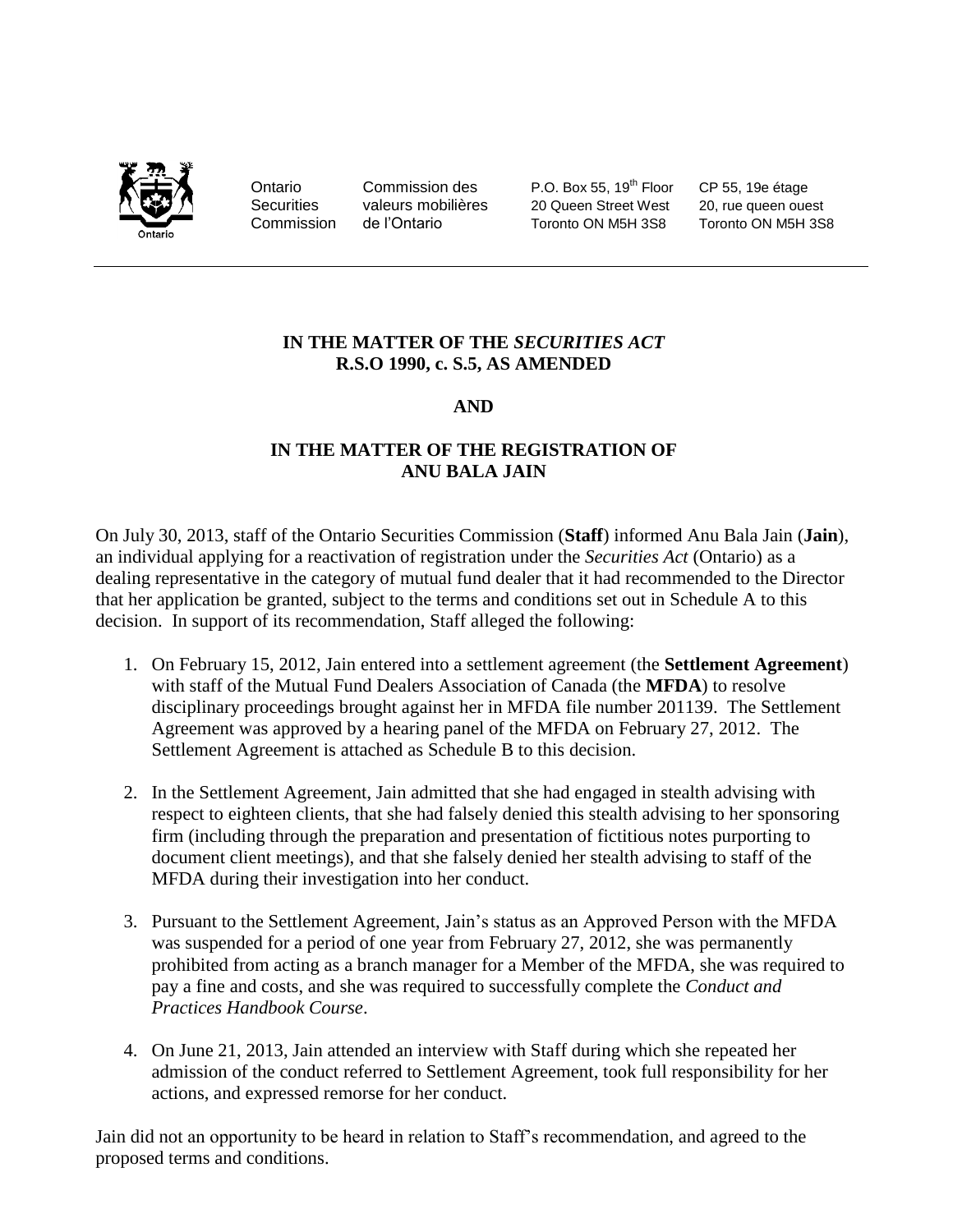Jain's application for a reactivation of her registration is granted effective August 13, 2013, subject to the terms and conditions set out in Schedule A.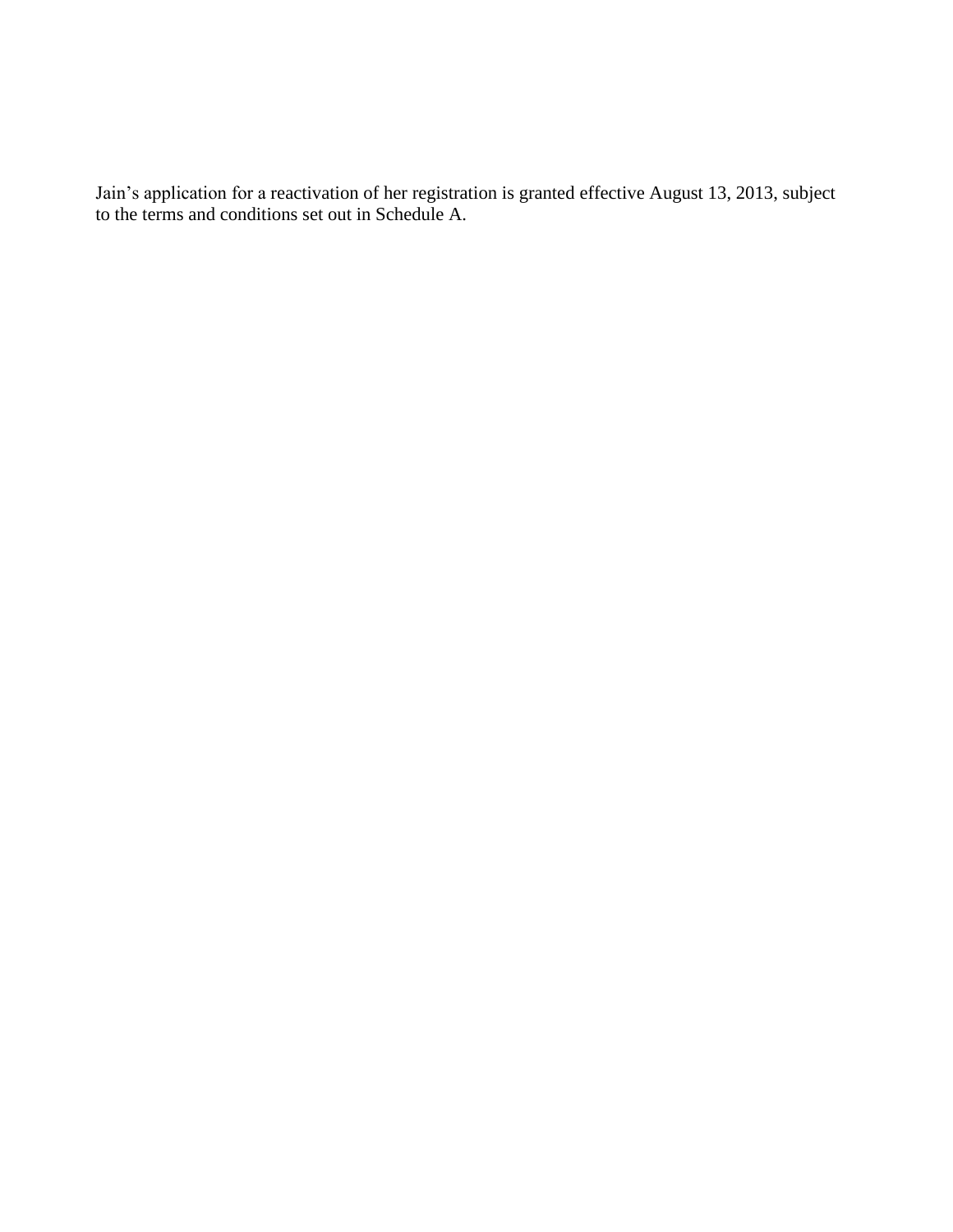# **SCHEDULE A**

# **Terms and Conditions for the Registration of Anu Bala Jain**

The registration of Anu Bala Jain (the **Registrant**) as a dealing representative in the category of mutual fund dealer is subject to the terms and conditions set out below. These terms and conditions were imposed by the Director pursuant to subsection 27(3) of the *Securities Act* (Ontario) (the **Act**).

### **Supervision**

- 1. The registration of the Registrant shall be subject to strict supervision by his sponsoring firm for a period of 1 year from the date hereof.
- 2. Written monthly supervision reports (in the specified form) are to be submitted to the Ontario Securities Commission (the **OSC**), Attention: Deputy Director, Registrant Conduct, Compliance and Registrant Regulation Branch, and also to the Mutual Fund Dealers Association (**MFDA**), Attention: Manager, Compliance, reporting details of the Registrant's sales activities and dealings with clients. Monthly supervision reports shall be submitted within 15 calendar days after the end of each month.

### **Referral Arrangements**

- 3. The Registrant shall not enter into any referral arrangements for the purposes of National Instrument 31- 103 – *Registration Requirements, Exemptions, and Ongoing Registrant Obligations* unless the Registrant's sponsoring firm has provided its prior written consent to the arrangement.
- 4. The Registrant will not enter into a referral arrangement with the individual identified as "MRM" in the order of the MFDA dated February 27, 2013 in MFDA file number 201130, *In the Matter of a Settlement Hearing Pursuant to Section 24.4 of By-Law No. 1 of the Mutual Fund Dealers Association of Canada, Re: Anu Bala Jain*, or with anyone who the Registrant knows, or has reasonable grounds to believe, is acting on MRM's behalf.

# **Notifying the OSC**

5. The Registrant must immediately report to the OSC's Deputy Director, Registrant Conduct, Compliance and Registrant Regulation Branch if she is under investigation by the MFDA or is reprimanded in any way by the MFDA.

### **Failure to Comply**

6. If the Registrant fails to comply with any of these terms and conditions, the Director may suspend the Registrant's registration.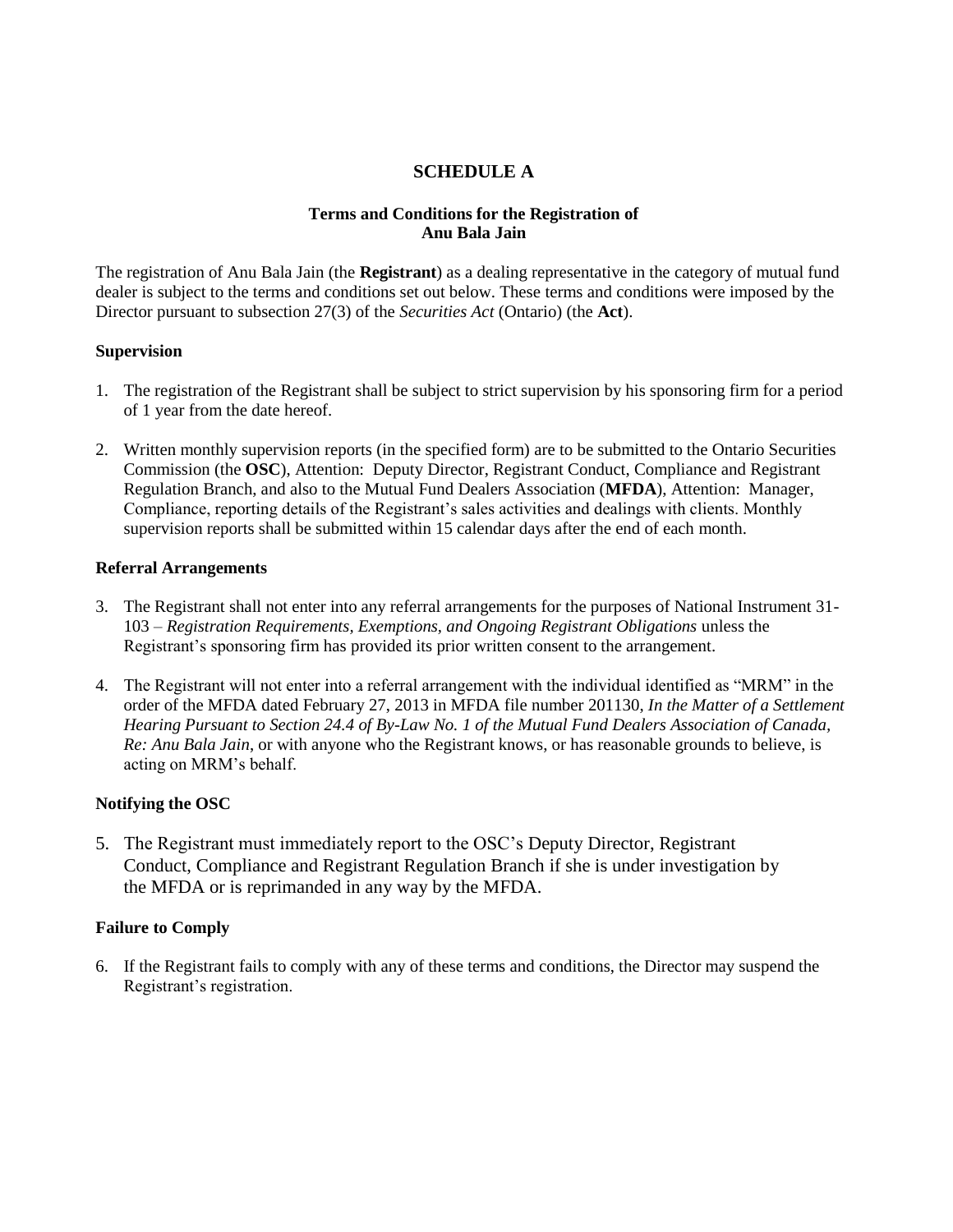## **STRICT SUPERVISION REPORT To be filed with the Deputy Director, Registrant Conduct Team, Compliance and Registrant Regulation Branch, Ontario Securities Commission**

I hereby certify that supervision has been conducted for the month ending 201\_ of the trading activities of Anu Bala Jain by the undersigned. I further certify the following:

- 1. All orders, both buy and sell, and sales contracts have been reviewed by a supervising officer of Queen Financial Group Inc. prior to the trade occurring.
- 2. All client accounts have been reviewed for leveraging, suitability of investments, overconcentration of investments, excess trading or switching, and any amendments to know your client information.
- 3. A review of trading activity on a daily basis has been conducted of the dealing representative's client accounts.
- 4. No transactions have been made in any client account until the full and correct documentation is in place.
- 5. The Registrant has not been granted any power of attorney over any client accounts.
- 6. All payments for the purchase of the investments were made payable to the dealer. There were no cash payments accepted.
- 7. No client complaints have been received during the preceding month. If there have been complaints, an outline of the nature of the complaint and follow-up action initiated by the company is attached.**\***
- 8. There has been no handling of clients' funds or securities or issuance of cheques to clients without management approval.
- 9. Any transfer of funds or securities between clients' accounts has been authorized in writing and reviewed by the supervising officer.
- 10. Spot audits relative to the dealing representative's client accounts have been conducted during the preceding month to ensure compliance with these procedures and no violations of these procedures were discovered.

\* In the event of client complaints or violations of securities legislation and/or the dealer's internal policies and procedures, the OSC must be notified immediately.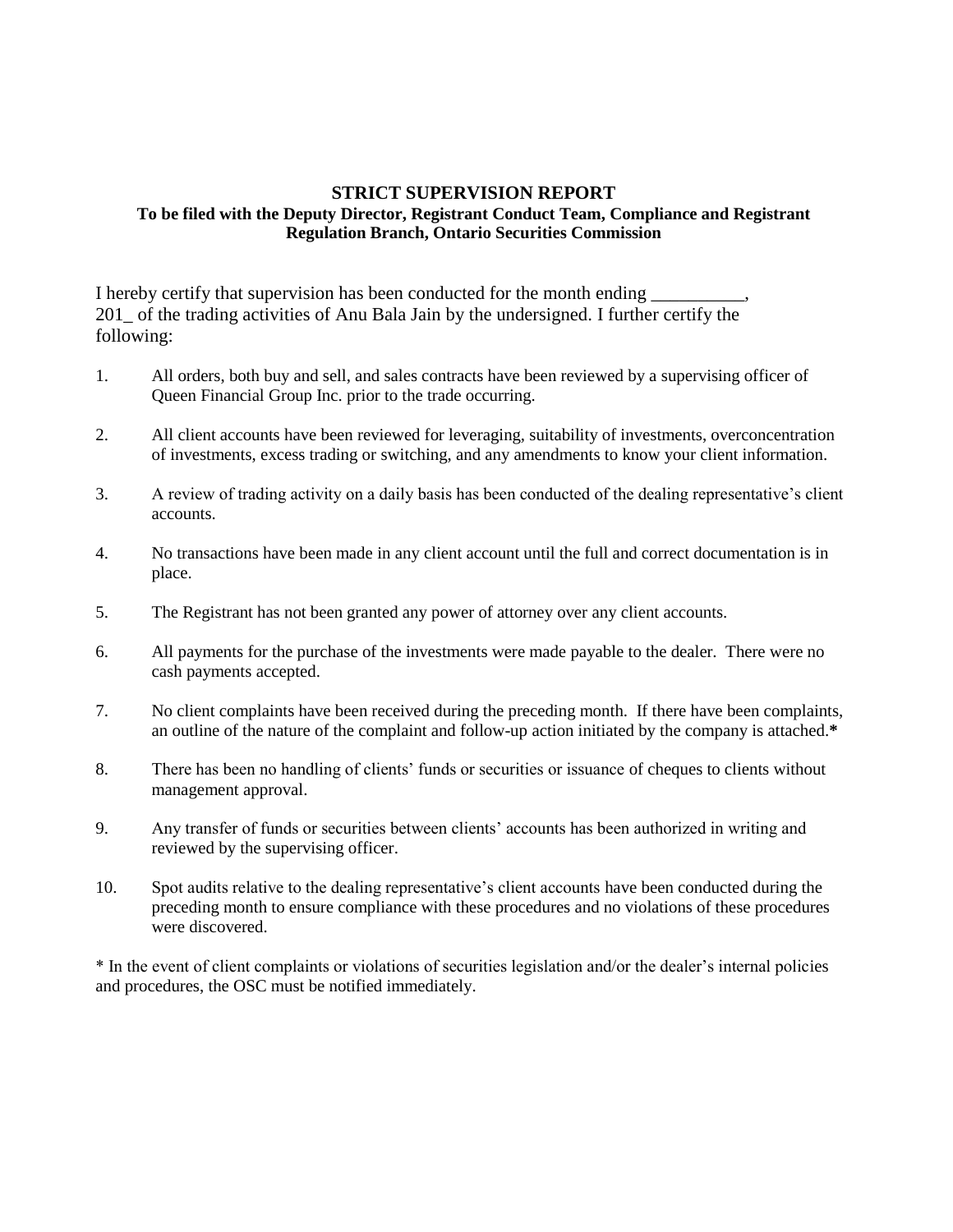### **SCHEDULE B**

**Settlement Agreement File No. 201130**

# **IN THE MATTER OF A SETTLEMENT HEARING PURSUANT TO SECTION 24.4 OF BY-LAW NO. 1 OF THE MUTUAL FUND DEALERS ASSOCIATION OF CANADA**

**Re: Anu Bala Jain**

# **SETTLEMENT AGREEMENT**

# **I. INTRODUCTION**

1. By Notice of Settlement Hearing, the Mutual Fund Dealers Association of Canada (the "MFDA") will announce that it proposes to hold a hearing to consider whether, pursuant to section 24.4 of By-law No. 1, a hearing panel of the Central Regional Council (the "Hearing Panel") of the MFDA should accept the settlement agreement (the "Settlement Agreement") entered into between Staff of the MFDA ("Staff") and Anu Bala Jain (the "Respondent").

# **II. JOINT SETTLEMENT RECOMMENDATION**

2. Staff conducted an investigation of the Respondent's activities. The investigation disclosed that the Respondent had engaged in activity for which the Respondent could be penalized on the exercise of the discretion of the Hearing Panel pursuant to s. 24.1 of MFDA By-law No. 1.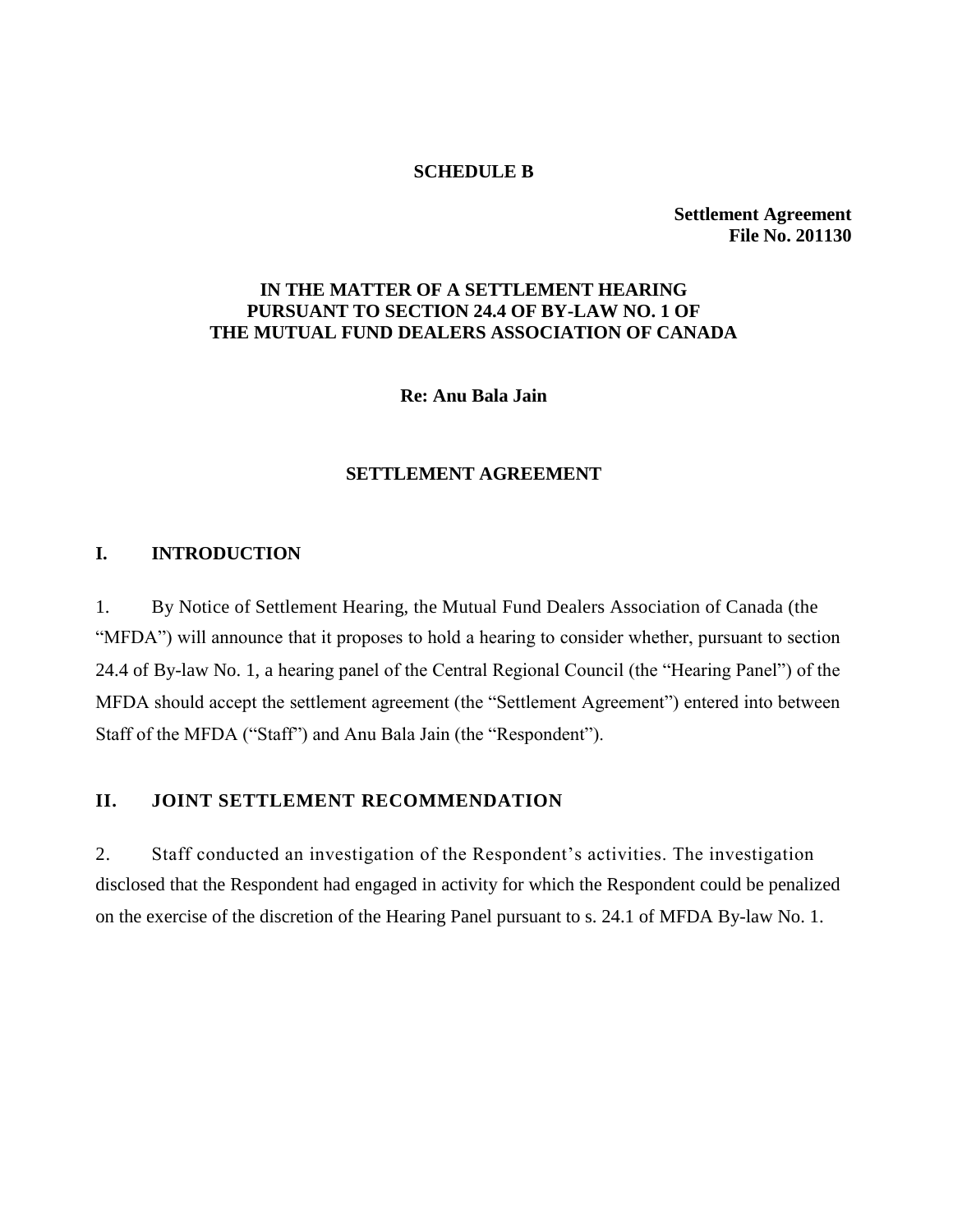3. Staff and the Respondent recommend settlement of the matters disclosed by the investigation in accordance with the terms and conditions set out below. The Respondent agrees to the settlement on the basis of the facts set out in Parts IV and V herein and consents to the making of an Order in the form attached as Schedule "A".

4. Staff and the Respondent agree that the terms of this Settlement Agreement, including the attached Schedule "A", will be released to the public only if and when the Settlement Agreement is accepted by the Hearing Panel.

# **III. ACKNOWLEDGEMENT**

5. Staff and the Respondent agree with the facts set out in Part IV herein for the purposes of this Settlement Agreement only and further agree that this agreement of facts is without prejudice to the Respondent or Staff in any other proceeding of any kind including, but without limiting the generality of the foregoing, any proceedings brought by the MFDA (subject to Part X) or any civil or other proceedings which may be brought by any other person or agency, whether or not this Settlement Agreement is accepted by the Hearing Panel.

# **IV. AGREED FACTS**

### **Registration History**

6. From March 31, 2004 to January 18, 2010, the Respondent was registered in Ontario as a mutual fund salesperson with Global Maxfin Investments Inc. ("Global Maxfin"). While at Global Maxfin, she was also registered as a branch manager from October 12, 2007 to January 18, 2010.

7. Prior to working at Global Maxfin, the Respondent was registered with PFSL Investments Canada Ltd ("PFSL") from May 28, 2003 to July 3, 2003.

8. Since March 15, 2010, the Respondent has been registered in Ontario as a mutual fund salesperson and branch manager with Queen Financial Group Inc. ("Queen Financial"). On May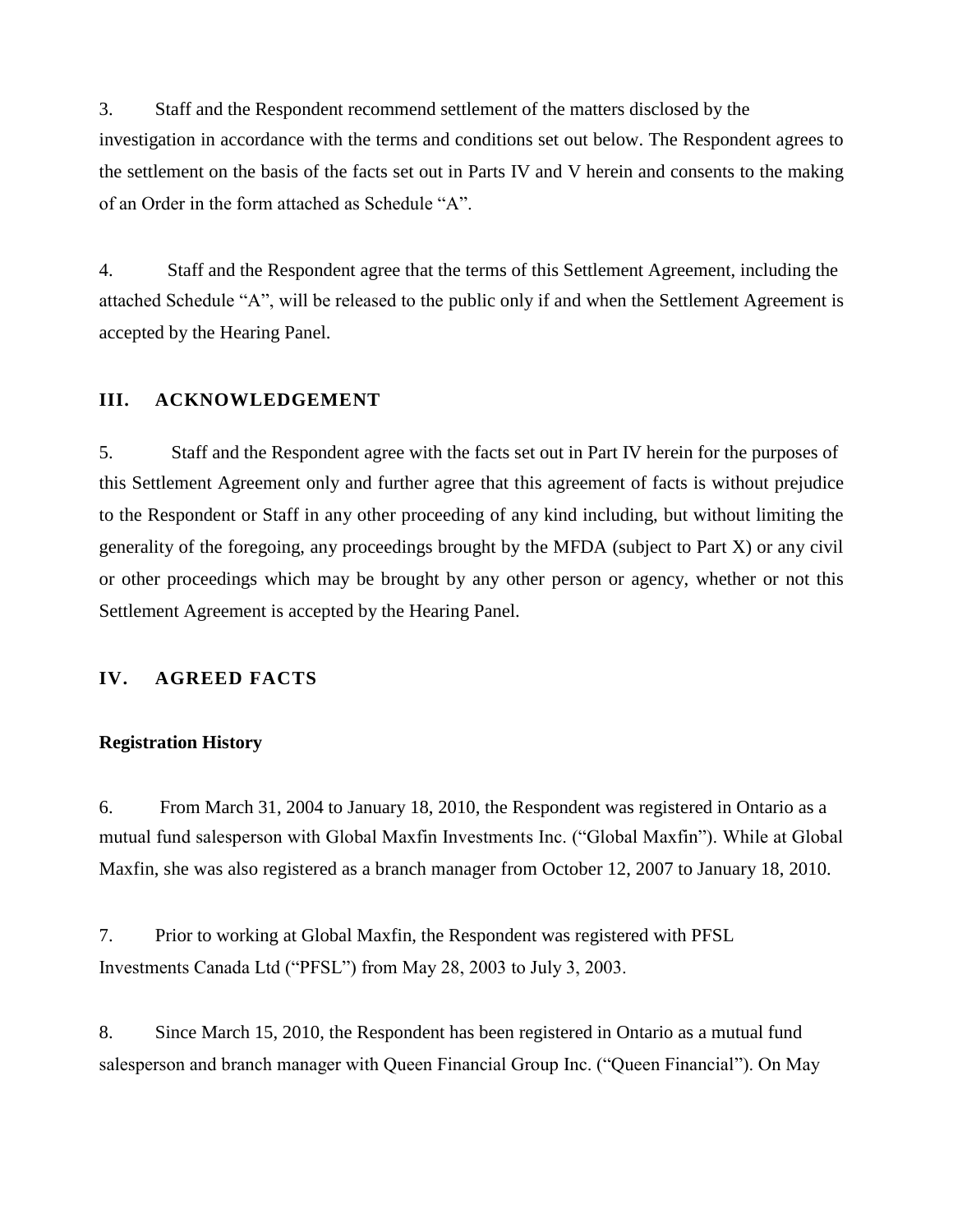24, 2011, following discussions with MFDA Staff concerning the events described herein, Queen Financial suspended the Respondent's responsibilities as a branch manager pending the outcome of this proceeding.

9. The Respondent states that notwithstanding the fact that she was registered on the dates and in the registration categories set out above, her industry experience was quite limited prior to November 2006 when she began working as a mutual fund salesperson on a full time basis (with Global Maxfin) for the first time. Prior to November 2006, the Respondent's securities industry experience was limited to work primarily as a scholarship salesperson on a part-time basis. During 2006, while registered with Global Maxfin, she was also briefly employed by Toronto Hydro.

10. The Respondent has no previous disciplinary history and has not been the subject of complaints or internal discipline by Global Maxfin, PFSL or Queen Financial except as described herein with respect to the matters described in this Settlement Agreement.

11. Global Maxfin is registered as a mutual fund dealer and an exempt market dealer in British Columbia, Alberta, Manitoba, Ontario, New Brunswick, Nova Scotia and Newfoundland and Labrador. Global Maxfin is also registered as a mutual fund dealer in the Northwest Territories and Nunavut and as a scholarship plan dealer in British Columbia, Alberta, New Brunswick, Nova Scotia and Newfoundland and Labrador. Global Maxfin became a Member of the MFDA on June 7, 2002.

12. Queen Financial is registered as a mutual fund dealer and an exempt market dealer in Ontario and as a mutual fund dealer in British Columbia. Queen Financial became a Member of the MFDA on October 3, 2006.

#### **Facilitating Stealth Advising**

13. In September 2007, the Respondent worked from a branch office of Global Maxfin in Mississauga, Ontario with three other Approved Persons. The Respondent was the branch manager of the location.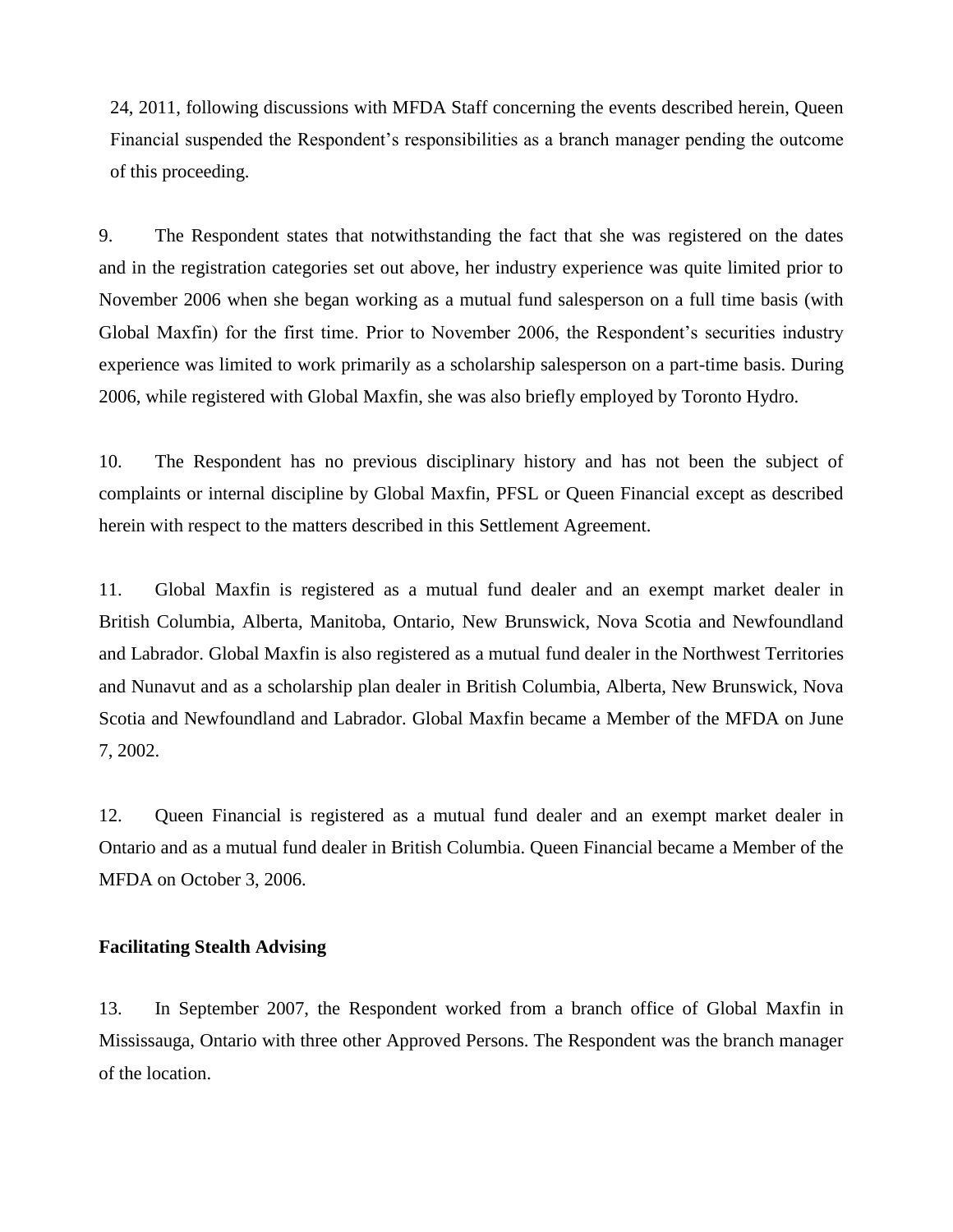14. During the summer of 2007, the Respondent met an individual named MRM at a Global Maxfin event. In 2007, MRM was licensed to sell insurance products through a managing general agency affiliated with Global Maxfin, but he was not registered to sell securities, including mutual funds.

15. In September 2007, MRM told the Respondent that he had some insurance clients who wanted to purchase mutual funds. MRM asked the Respondent to provide him with the necessary documentation to open accounts for the individuals at Global Maxfin and to process trades in those accounts. MRM also requested that the Respondent facilitate this activity by processing all of the documentation under her Global Maxfin representative code. In exchange for doing so, the Respondent would be entitled to retain 40% of the sales commissions generated from trading activity in the individuals' accounts, and would remit the remaining 60% to MRM. The Respondent agreed to participate in this arrangement (the "Stealth Advising Arrangement").

16. In accordance with Stealth Advising Arrangement, between September 2007 and February 2008, MRM met with 18 individuals in the absence of the Respondent to complete the account opening and trade processing documentation. MRM provided the completed documentation to the Respondent, who signed it and submitted it to the Member for processing using her representative code.

17. In a number of cases, MRM recommended that clients borrow money to invest in mutual funds, thereby implementing a leveraging strategy for the clients.

18. By failing to meet with these individuals prior to opening accounts and processing trades for them, the Respondent failed to fulfill her obligation to:

- (a) learn the essential facts relative to each client and each order or account accepted;
- (b) ensure that the acceptance of each order was within the bounds of good business practice;
- (c) ensure that each order accepted or recommendation made for each account was suitable for the client and in keeping with the client's investment objectives;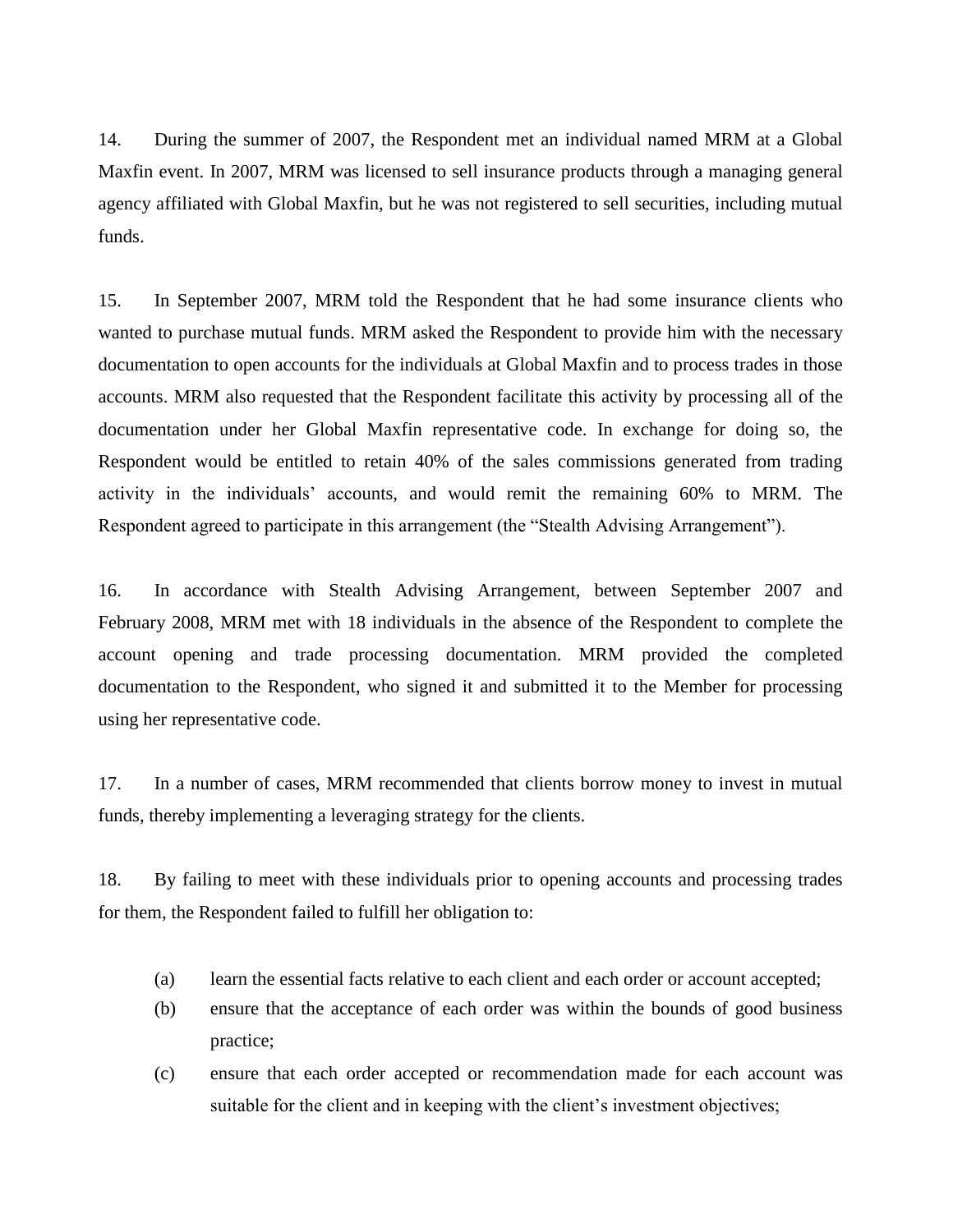- (d) explain to the individuals the features and risks of using borrowed monies to invest (leveraging);
- (e) ensure the leveraging strategy was appropriate for the clients; and
- (f) ensure that the additional risk disclosure documentation required by MFDA Rule 2.6 was provided to the clients, explained to them and signed by them.

19. Between September 14, 2007 and March 17, 2008, the Respondent sent 10 cheques to MRM in payment of his share of the sales commissions earned on the trading activity in the individuals' accounts, in accordance with the terms of Stealth Advising Arrangement. The total amount sent to MRM was \$21,825.

20. Based on the 60%-40% commission split called for under the terms of the Stealth Advising Arrangement, the Respondent retained approximately \$14,550 in sales commissions from the trading activity in the accounts of the 18 clients.

21. MRM was not registered as a mutual fund salesperson and did not possess the necessary proficiencies to advise or trade in securities on behalf of the 18 individuals.

22. There is no evidence that Global Maxfin was aware of the Stealth Advising Arrangement. As a consequence, at all material times, MRM was not subject to the policies and procedures of, or supervision by, Global Maxfin.

23. By participating in the Stealth Advising Arrangement, the Respondent facilitated the processing of securities related business by MRM, an unregistered individual, through the accounts and facilities of Global Maxfin. MRM was not in an employer-employee relationship, a principalagent relationship or an introducing dealer-carrying dealer relationship with Global Maxfin, as required by MFDA Rule 1.1.1(c).

24. During the period that the Stealth Advising Arrangement was in place, the Respondent was the designated branch manager. In her capacity as the branch manager, the Respondent failed to ensure that business conducted on behalf of the Member was in compliance with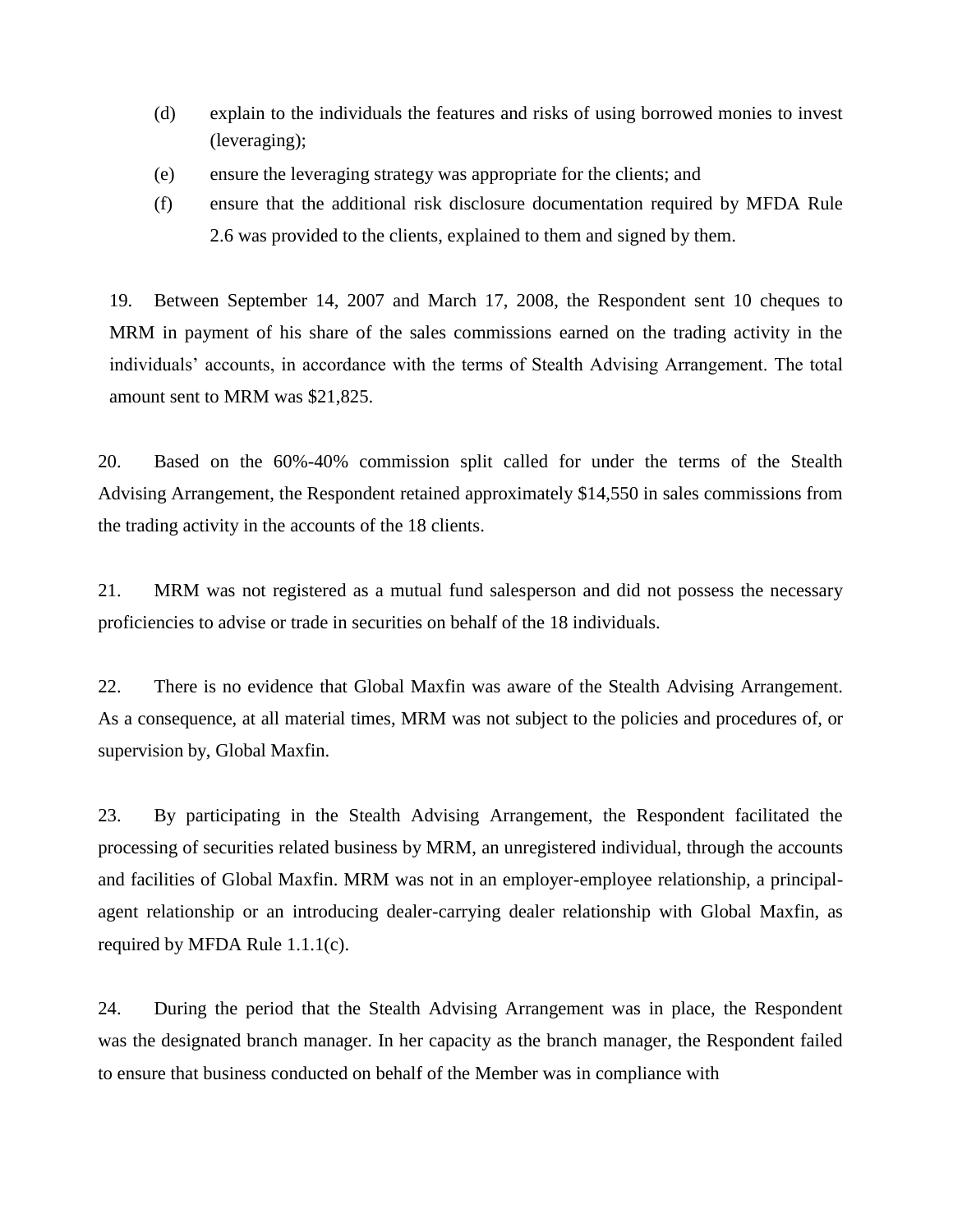applicable securities legislation and the By-laws and Rules of the MFDA, contrary to MFDA Rule  $2.5.3(b)(i).<sup>1</sup>$ 

25. On February 21, 2008, after completing the proficiency requirements necessary to become a registrant, MRM was registered in Ontario as a mutual fund salesperson with Global Maxfin. As a result, the Stealth Advising Arrangement came to an end.

26. On November 5, 2009, MRM was terminated in good standing by Global Maxfin (which at that time was unaware of the Stealth Advising Arrangement).

### **The Complaint of MA**

27. On March 15, 2010, the Respondent transferred her registration to Queen Financial.

28. In April 2010, client MA contacted the Ontario Securities Commission (the "OSC") and the MFDA when he learned that MRM had not been registered as a mutual fund salesperson when he advised client MA and his brother SA to implement a leveraging strategy to purchase mutual funds for their account at Global Maxfin. Client MA noted that the Respondent's name appeared on his Global Maxfin account statements as the Approved Person responsible for his account but that he had never met her.

### **The Global Maxfin Investigation**

29. In accordance with its complaint handling obligations pursuant to MFDA Rule 2.11 and MFDA Policy No. 3, Global Maxfin commenced an investigation after receiving a copy of client MA's complaint from the MFDA.

30. At the time client MA's complaint was received in April 2010, the Respondent was no longer an Approved Person with Global Maxfin (she had transferred to Queen Financial on March 15, 2010). Global Maxfin therefore contacted the Respondent at Queen Financial to

<sup>&</sup>lt;sup>1</sup> As of January 21, 2011, amendments to the MFDA Rules were implemented which resulted, among other things, in the renumbering of former MFDA Rule  $2.5.3(b)(i)$  to current MFDA Rule  $2.5.5(d)(i)$ .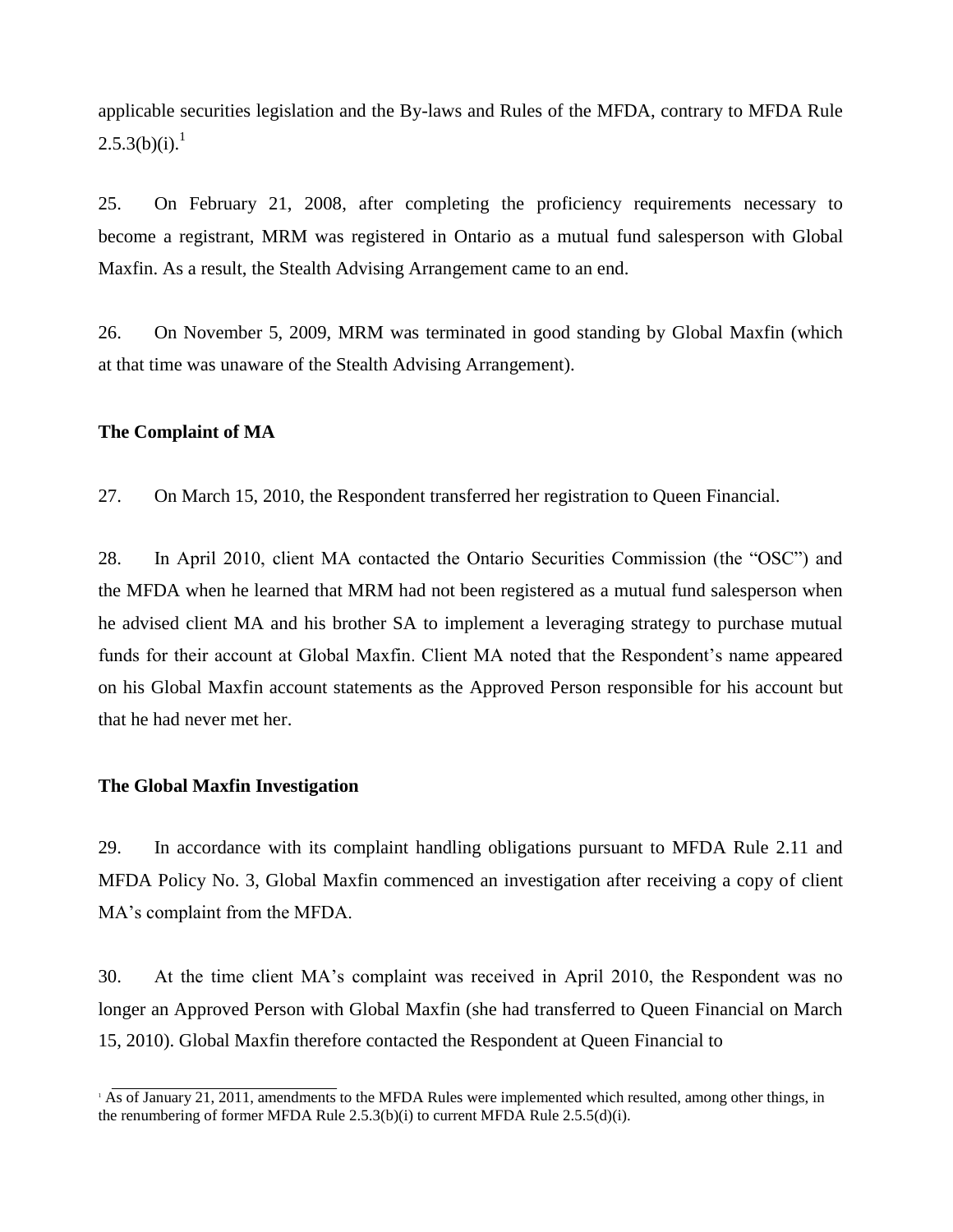inform her of the complaint and scheduled a meeting with her on May 26, 2010 at Global Maxfin's office.

31. On May 26, 2010, the Respondent attended the meeting at Global Maxfin's office and denied the allegations in client MA's complaint. During an hour of questioning by Global Maxfin's compliance staff, the Respondent insisted that she had met with clients MA and SA at her office on three occasions and she produced copies of handwritten notes from her client file and claimed that the notes recorded what had occurred during meetings with clients MA and SA on October 3, 16 and 17, 2007 (the "Notes").

32. On the basis of the information and documentation provided by the Respondent, including the Notes, Global Maxfin sent a letter to client MA dated June 16, 2010 denying the allegations in client MA's complaint.

33. On June 22, 2010, client MA reasserted to Global Maxfin that he and his brother SA had never met the Respondent and had never attended a meeting at her office. He informed Global Maxfin that:

- i) all correspondence about investment decisions was exchanged exclusively with MRM by e-mail;
- ii) all meetings occurred with MRM at his home (and the Respondent was not present at any of the meetings); and
- iii) blank client account forms had been presented to him by MRM to be signed.

34. Client MA also provided Global Maxfin with copies of several e-mails from MRM that were received by client MA between September 29, 2007 and October 18, 2007 concerning the implementation of the leveraging strategy that MRM had recommended to client MA. The Respondent was not referenced in or copied on any of the correspondence

35. On the basis of the additional information provided by client MA, Global Maxfin reopened its investigation of client MA's complaint. Global Maxfin contacted additional clients of the Respondent. Three clients informed Global Maxfin that MRM had implemented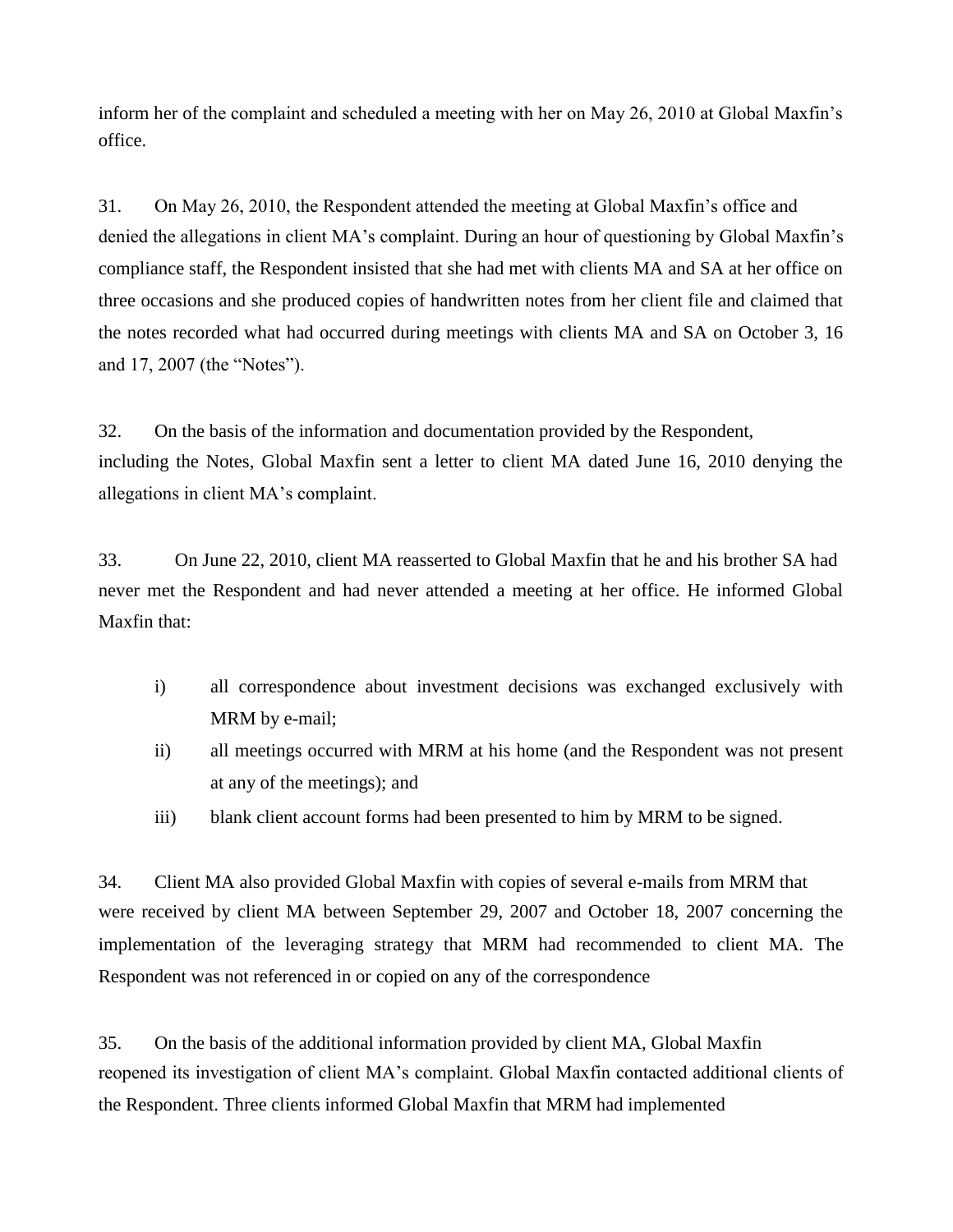leveraging strategies for them prior to his registration as an Approved Person and indicated that they had met with MRM and not the Respondent when they opened their accounts and implemented the leveraging strategies that MRM recommended.

36. Most of the clients whose accounts had been the subject of the Stealth Advising Arrangement did not respond to Global Maxfin's inquiries about whether they dealt with the Respondent or MRM when opening accounts and receiving investment advice.

37. By letter dated July 27, 2010, Global Maxfin informed client MA that Global Maxfin had concluded that client MA and his brother, client SA had been provided with investment advice by MRM before he became an Approved Person.

### *The Queen Financial Investigation*

38. On May 26, 2010, MFDA Staff informed Queen Financial that the Respondent may have facilitated stealth advising by an unregistered individual.

39. When compliance staff from Queen Financial questioned the Respondent about the MFDA Staff's concerns, she falsely denied that she had participated in a stealth advising arrangement.

### **The MFDA Investigation**

40. On May 26, 2010, MFDA Enforcement Staff sent a request to the Respondent for a response to the allegations in client MA's complaint. At the outset of MFDA Staff's investigation, Global Maxfin provided MFDA Staff with copies of the Notes that the Respondent had provided to Global Maxfin.

41. On June 1, 2010, the Respondent sent a three page response to the MFDA in which she described client MA's allegations as "completely baseless, shocking to me and an attempt to tarnish my image". The Respondent further stated in her letter that she had met with client MA in her office three times to provide him with investment advice and to implement a leveraging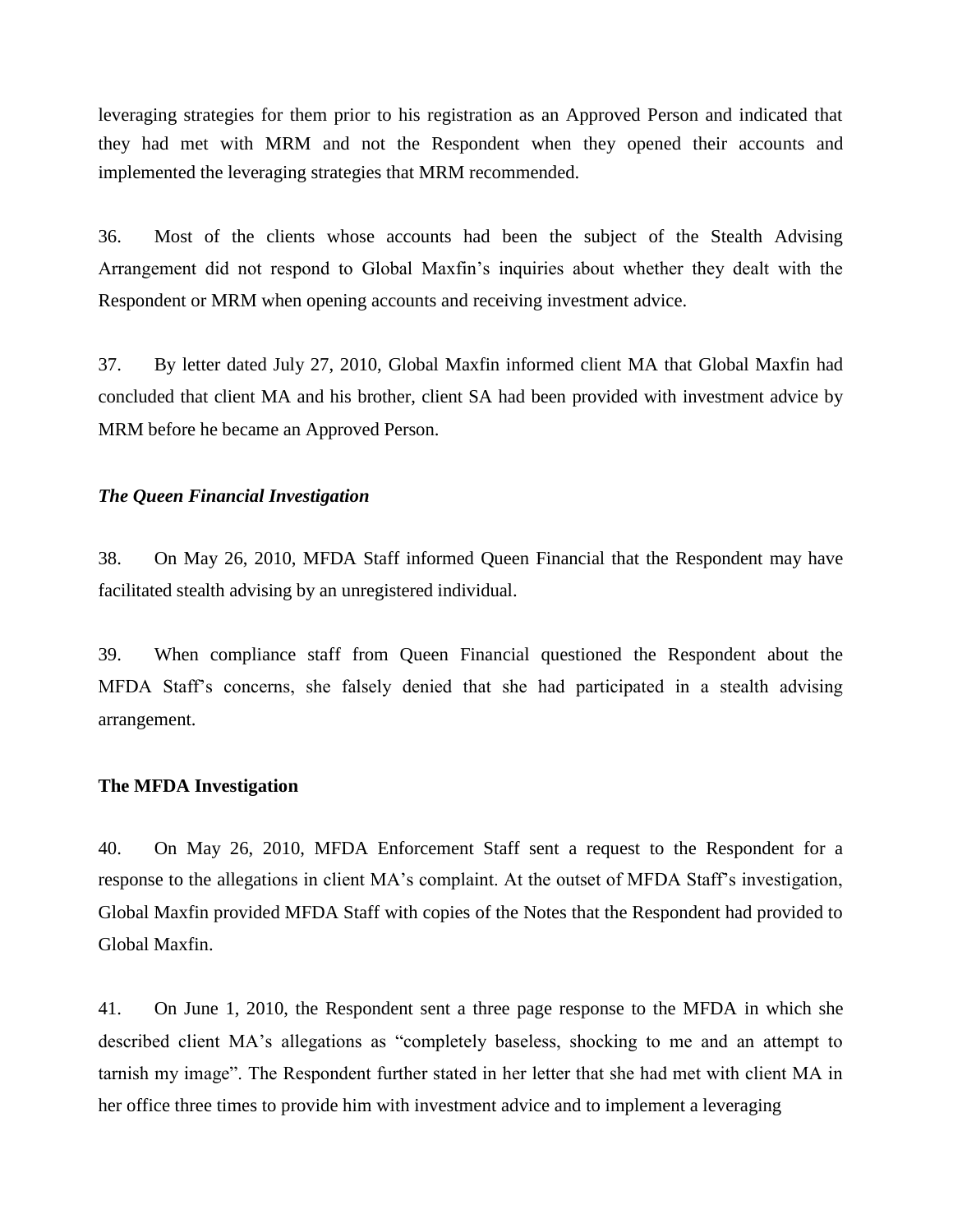strategy in his account. The Respondent also denied that she had ever had a business or commission splitting arrangement with MRM when MRM was not registered. All of the Respondent's assertions were false.

42. During the course of the MFDA's investigation, MFDA Staff learned that in November 2010, the Respondent met with client SA and questioned him as to why client MA was proceeding with his complaint. Client SA informed the Respondent that client MA had no intention of withdrawing his complaint.

43. In response to follow-up inquiries by Global Maxfin, the original three clients who had earlier acknowledged that they had dealt with MRM recanted their statements and denied that they had ever met with an advisor other than the Respondent.

44. On April 14, 2011, at the request of MFDA Staff, the Respondent attended an interview to provide information relevant to the investigation. In response to questioning by MFDA Staff, the Respondent admitted, among other things, that:

- i) she had entered into the Stealth Advising Arrangement;
- ii) she has never met client MA;
- iii) she had never met client MA or SA prior to the time she allowed account opening documents and trading in their accounts to be processed under her representative code in October 2007;
- iv) she provided false information to the compliance staff at Global Maxfin and Queen Financial in response to their questions about her conduct;
- v) she prepared the Notes that she had produced to Global Maxfin describing three meetings between her and clients MA and SA in October 2007, however, the meetings described in the Notes had not in fact occurred; and
- vi) the June 1, 2010 written response that she submitted to the MFDA in response to the complaint of MA falsely asserted that she had met with MA and SA in October 2007 and denied MA's allegation that he had never met her.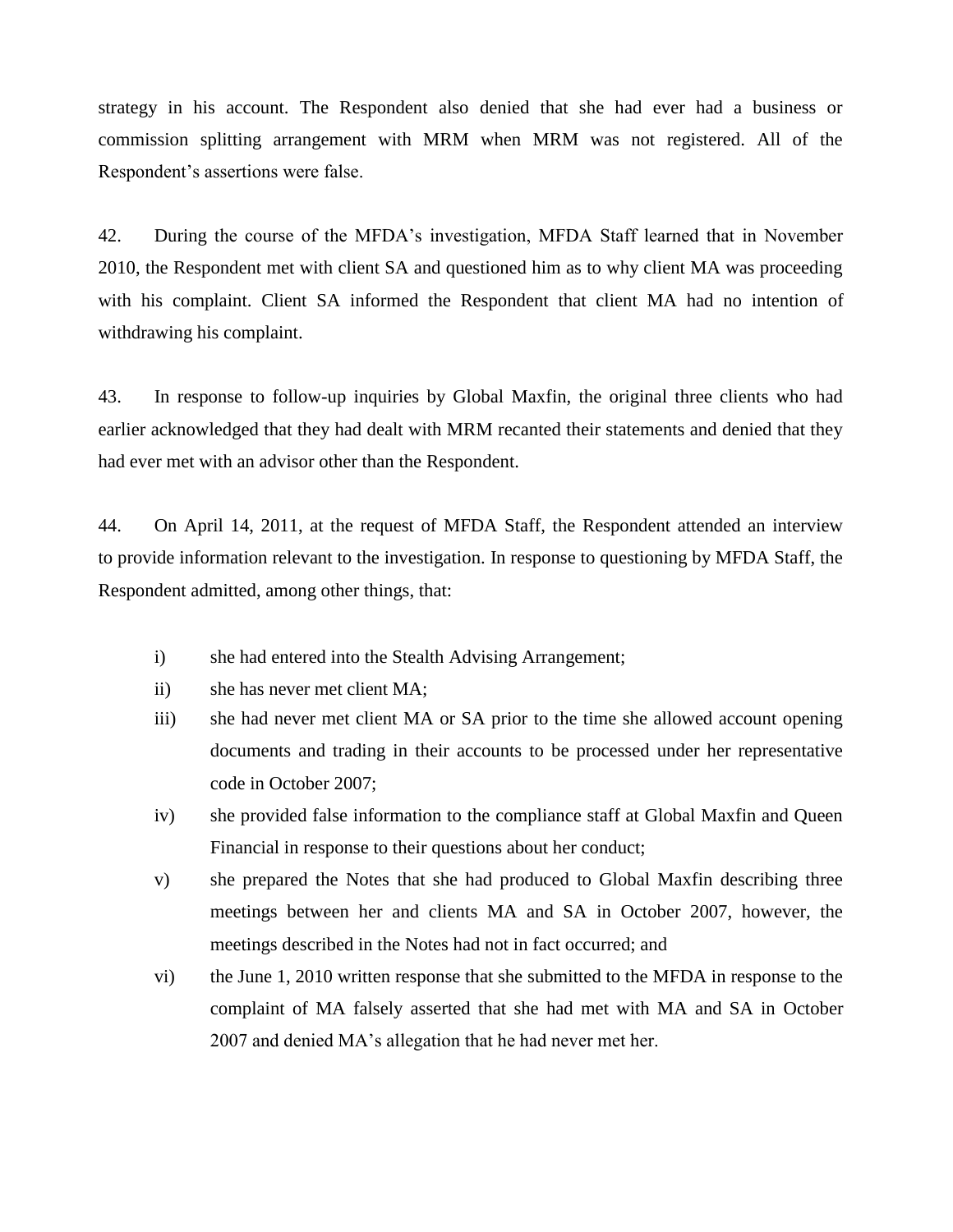45. Following the interview with MFDA Staff, in response to an undertaking requested by MFDA Staff during the interview, the Respondent provided Staff with a list of clients for whom she had allowed accounts to be opened and trades to be processed under her representative code under the terms of the Stealth Advising Arrangement. The Respondent also provided copies of cheques that she had sent to MRM in accordance with the Stealth Advising Arrangement.

46. By providing false and misleading information, and omitting to provide other relevant information, to MFDA Staff and to compliance staff at Global Maxfin and Queen Financial, and by creating the Notes of three meetings with clients MA and SA that never actually occurred and providing the Notes to Global Maxfin, the Respondent attempted to frustrate the MFDA's investigation and to interfere with the Members' handling of client MA's complaint, contrary to MFDA Rule 2.1.1 and s. 22. 1 of MFDA By-law No. 1.

47. Since April 14, 2011 when the Respondent attended an interview with MFDA Staff (as referenced in paragraph 44 above), the Respondent has admitted to her misconduct, expressed remorse and cooperated fully with Staff's investigation of her conduct.

48. The Respondent granted Staff access to notices of assessment from the Canada Revenue Agency showing records of her income for the years 2007-2010 and Staff is satisfied that the fine agreed to under the terms of settlement in Part VI below constitutes a substantial proportion of the Respondent's annual income.

### **V. THE RESPONDENT'S REPRESENTATIONS**

49. The Respondent states that in May 2010, MRM contacted her after MA's complaints were submitted to the OSC and the MFDA and:

- i) told her that if she admitted to the conduct alleged by MA, she would lose her license;
- ii) counseled her to prepare the Notes to persuade compliance staff and investigators that she had met with MA and SA in October 2007; and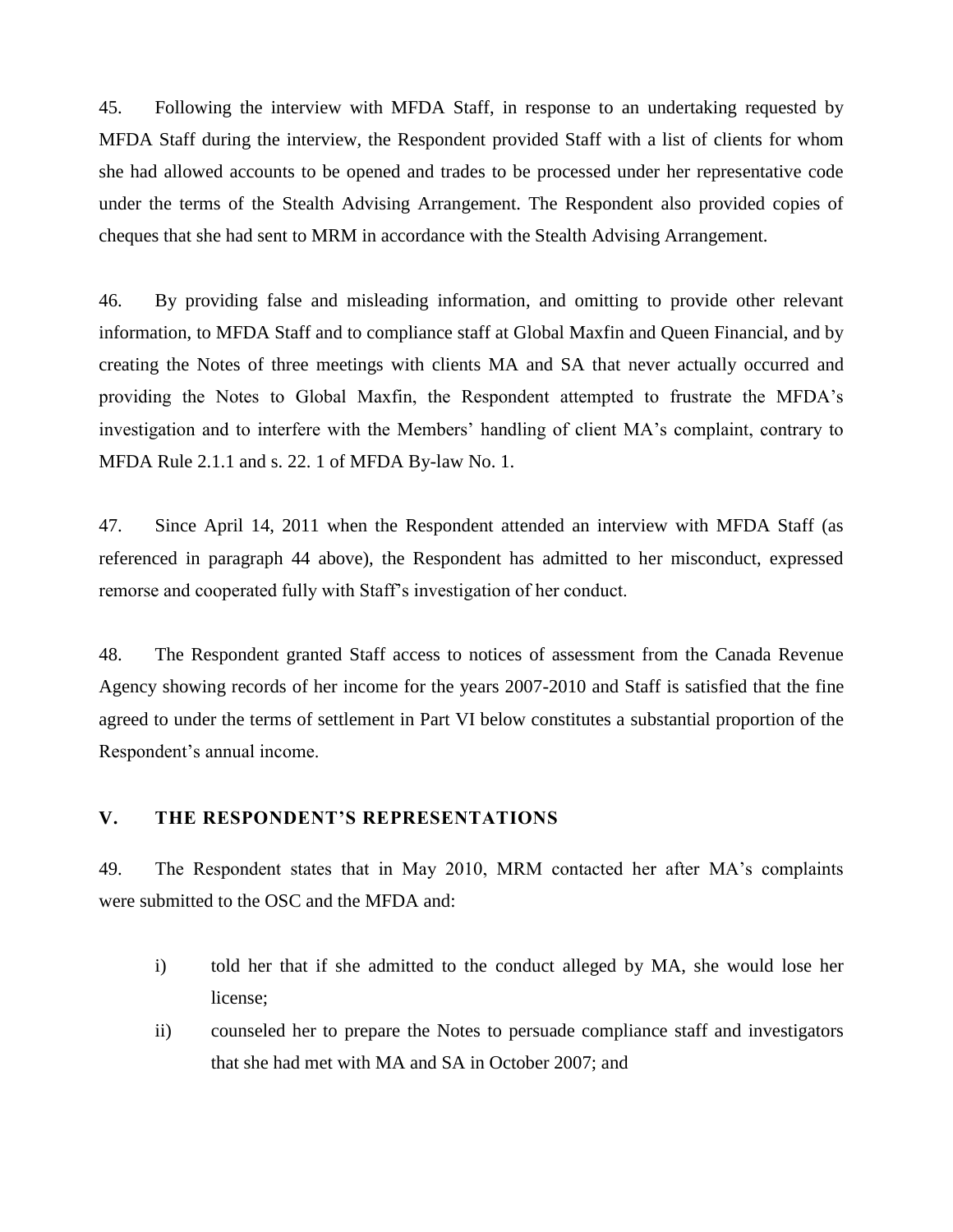- iii) drafted substantial portions of the written response to the MFDA that she submitted on June 1, 2010 in an attempt to discredit MA and deny his allegations.
- 50. The Respondent states that:
	- i) she panicked when she learned about MA's complaint;
	- ii) her anxiety was increased as a result of MRM's warning to her in May 2010 that MA's complaint would likely result in the loss of her career and livelihood;
	- iii) she impulsively accepted MRM's advice to falsely deny the allegations in MA's complaint and to create the Notes to corroborate her falsely stated position;
	- iv) in retrospect, she deeply regrets the way in which she responded to the complaint.

# **VI. CONTRAVENTIONS**

51. The Respondent admits that between September 2007 and February 2008, she allowed MRM, an unregistered individual, to:

- i) open new accounts at the Member for 18 individuals with whom the Respondent never met;
- ii) recommend and implement leveraging strategies for these clients; and
- iii) recommend and process trades in the accounts of these clients using the Respondent's representative code;

## thereby:

- a) facilitating stealth advising by MRM, contrary to MFDA Rules 1.1.1(c) and 2.1.1;
- b) failing to ensure that she (the Respondent) performed the necessary due diligence to learn the essential facts relative to the clients and failing to ensure that the investments and the leveraging strategies were suitable and appropriate for the clients, contrary to MFDA Rules 2.2.1 and 2.1.1; and
- c) failing in her (the Respondent's) capacity as a branch manger to ensure that business conducted at the branch was in compliance with MFDA By-laws, Rules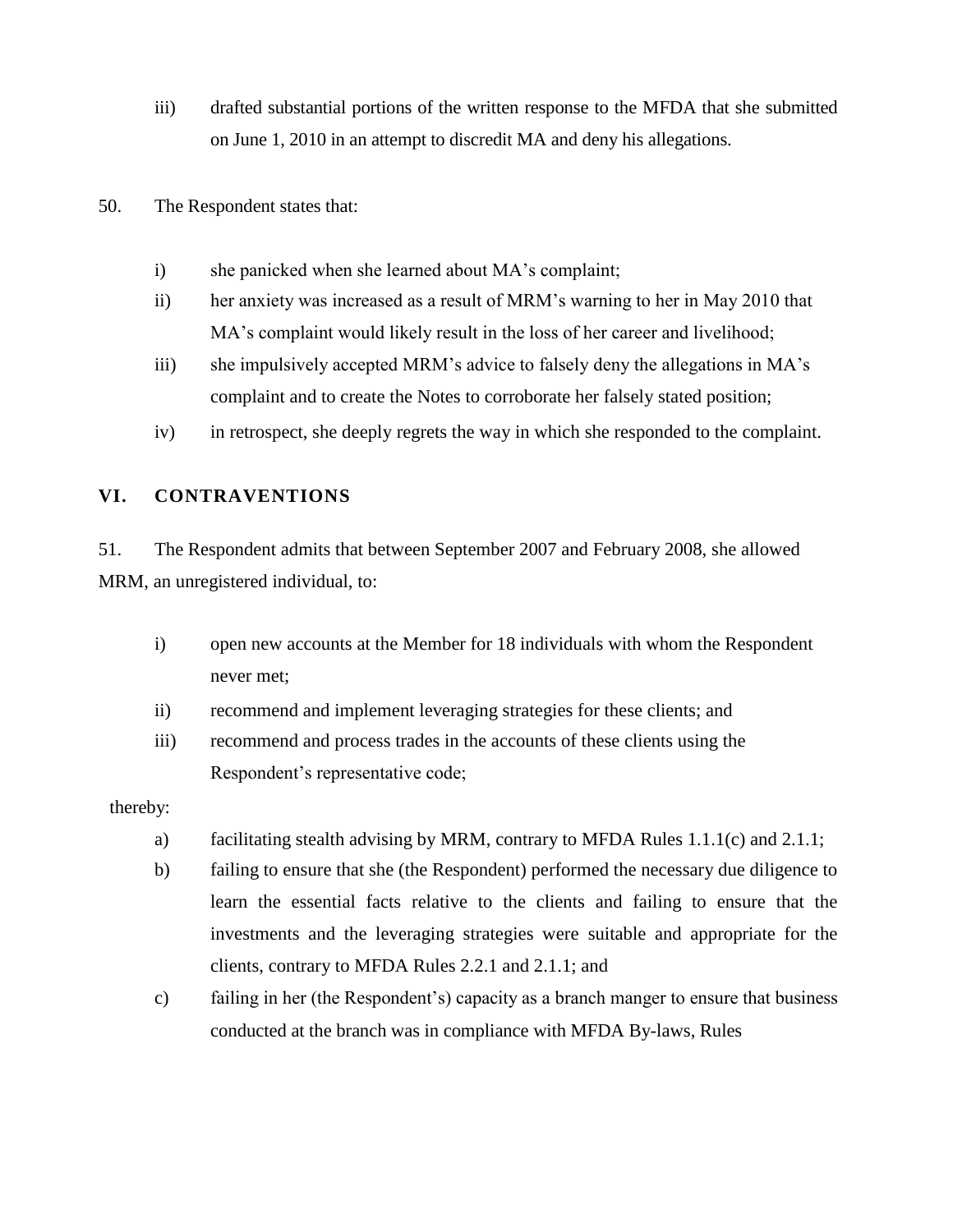and applicable legislation, contrary to MFDA Rules  $2.5.3(b)(i)^2$  and  $2.1.1$ .

52. The Respondent admits that between May 26, 2010 and April 14, 2011, in response to a complaint by client MA, in respect of whom the Respondent was identified as the Approved Person responsible for servicing client MA's accounts, the Respondent made false and misleading statements and omitted to provide other relevant information during the course of investigations by two Members and by MFDA Staff:

- (a) in a written statement to MFDA Staff, dated June 3, 2010;
- (b) in oral statements to compliance staff at two Members; and
- (c) by preparing notes of three meetings with client MA in October 2007 which had not in fact occurred;

contrary to MFDA Rule 2.1.1 and s. 22.1 of MFDA By-law No. 1.

# **VII. TERMS OF SETTLEMENT**

- 53. The Respondent agrees to the following terms of settlement:
	- (a) the authority of the Respondent to conduct securities related business while in the employ of, or associated with, any Member of the MFDA shall be suspended for a period of 1 year from the date that this Settlement Agreement is accepted by a Hearing Panel;
	- (b) the Respondent shall be permanently prohibited from being registered or acting as a Branch Manager, Compliance Officer or in any other supervisory capacity for a Member of the MFDA;
	- (c) the Respondent shall pay a fine in the amount of \$20,000;
	- (d) the Respondent shall pay the costs of this proceeding in the amount of \$2,500;
	- (e) the fine and the costs shall be payable in accordance with the following terms:
		- i. \$7,500 of the fine and \$2,500 in costs shall be payable immediately upon acceptance of the Settlement Agreement; and
		- ii. the remaining \$12,500 of the fine shall be paid in 5 installments of \$2,500 payable by cheques post-dated to the following dates: April 1, 2012, June 1, 2012,

<sup>2</sup>On January 21, 2011, amendments to the numbering and wording of certain MFDA Rules came into effect as a consequence of which, former MFDA Rule 2.5.3 is now amended and incorporated into Rule 2.5.5.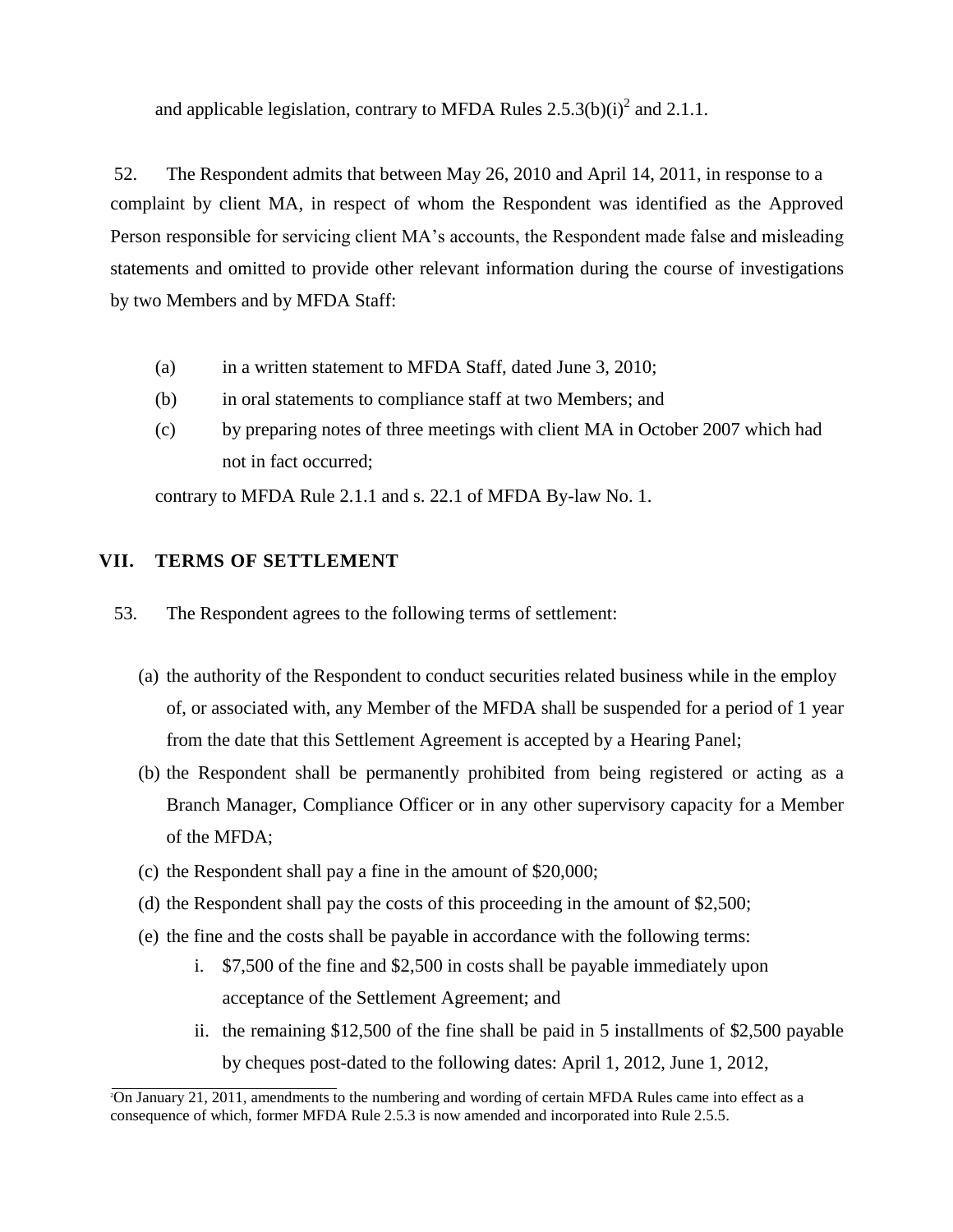August 1, 2012, October 1, 2012 and December 1, 2012;

- (f) The Respondent agrees that if she fails to pay all or part of the fine installments on the dates when the installments are due in accordance with sub-paragraph 53(e) above, then automatically and without further notice, and without Staff having to again appear before a Hearing Panel or commence any further proceeding, the Respondent's suspension from conducting securities related business while in the employ of, or associated with, any Member of the MFDA shall be extended by the total number of days that any installment payments remained in arrears;
- (g) Prior to conducting securities related business while in the employ of or associated with a Member of the MFDA following the one year suspension set out in sub-paragraph 53(a) above, the Respondent shall write or rewrite and pass the Conduct and Practices Handbook course offered by the Canadian Securities Institute or another course approved by the MFDA that includes content concerning business ethics and procedure;
- (h) In accordance with s. 24.4.2(b), the Respondent agrees that if she conducts securities related business while in the employ or associated with a Member of the MFDA in the future, she will comply with all MFDA By-laws, Rules and Policies, and all applicable securities legislation and regulations made thereunder and she will not facilitate trading by unregistered individuals or submit false or misleading information or documents to any securities regulator including a securities commission or the MFDA or to any Member of the MFDA or employees or agents of a Member.
- (i) the Respondent will attend in person, on the date set for the Settlement Hearing.

## **VIII. STAFF COMMITMENT**

54. If this Settlement Agreement is accepted by the Hearing Panel, Staff will not initiate any proceeding under the By-laws of the MFDA against the Respondent in respect of the facts set out in Part IV and the contraventions described in Part VI of this Settlement Agreement, subject to the provisions of Part X below. Nothing in this Settlement Agreement precludes Staff from investigating or initiating proceedings in respect of any contraventions that are not set out in Part VI of this Settlement Agreement or in respect of conduct that occurred outside the specified date ranges of the facts and contraventions set out in Parts IV and VI, whether known or unknown at the time of settlement. Furthermore, nothing in this Settlement Agreement shall relieve the Respondent from fulfilling any continuing regulatory obligations.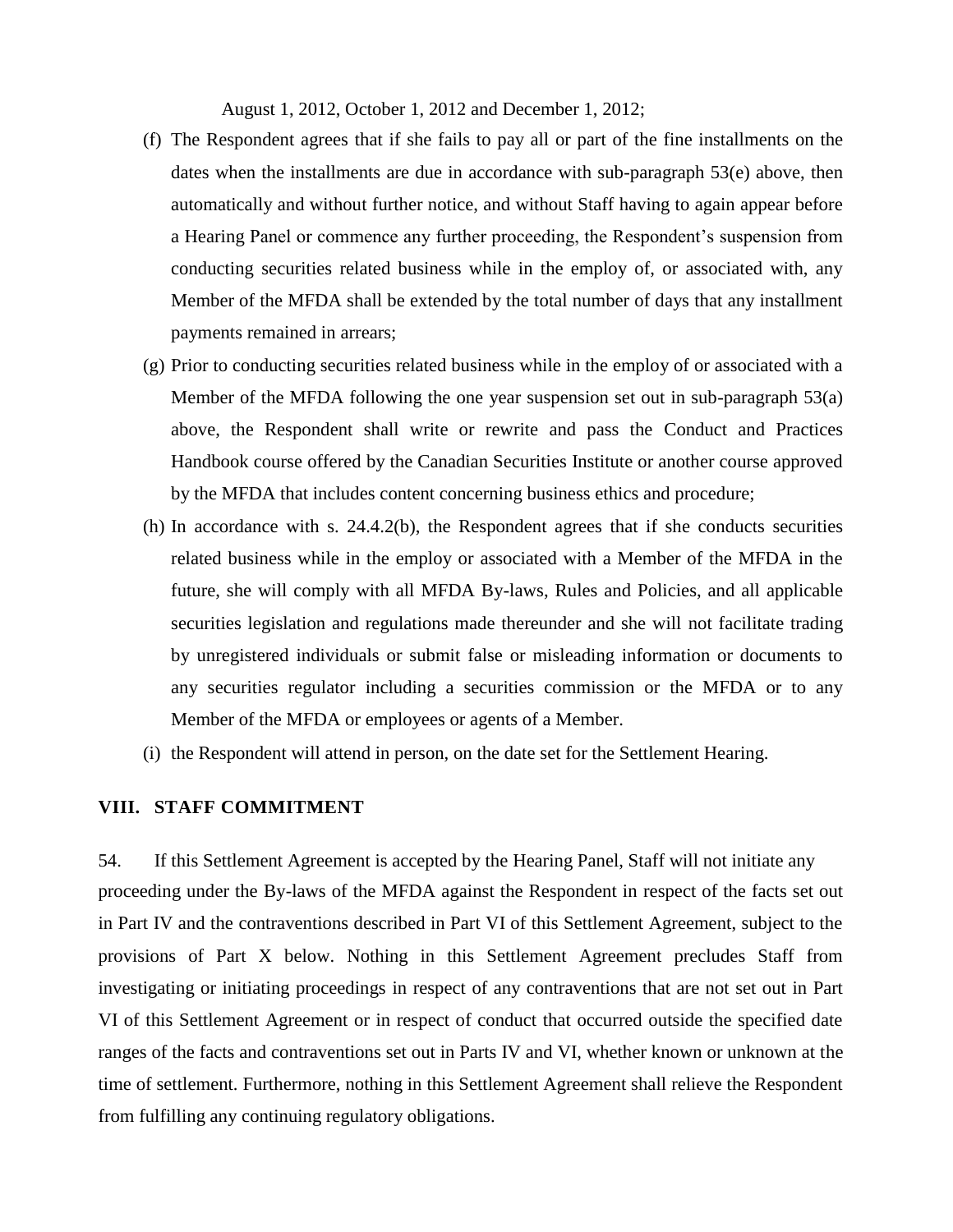### **IX. PROCEDURE FOR APPROVAL OF SETTLEMENT**

55. Acceptance of this Settlement Agreement shall be sought at a hearing of the Central Regional Council of the MFDA on a date agreed to by counsel for Staff and the Respondent.

56. Staff and the Respondent may refer to any part, or all, of the Settlement Agreement at the settlement hearing. Staff and the Respondent also agree that if this Settlement Agreement is accepted by the Hearing Panel, it will constitute the entirety of the evidence to be submitted respecting the Respondent in this matter, and the Respondent agrees to waive her rights to a full hearing, a review hearing before the Board of Directors of the MFDA or any securities commission with jurisdiction in the matter under its enabling legislation, or a judicial review or appeal of the matter before any court of competent jurisdiction.

57. Staff and the Respondent agree that if this Settlement Agreement is accepted by the Hearing Panel, then the Respondent shall be deemed to have been penalized by the Hearing Panel pursuant to s. 24.1.2 of By-law No. 1 for the purpose of giving notice to the public thereof in accordance with s. 24.5 of By-law No. 1.

58. Staff and the Respondent agree that if this Settlement Agreement is accepted by the Hearing Panel, neither Staff nor the Respondent will make any public statement inconsistent with this Settlement Agreement. Nothing in this section is intended to restrict the Respondent from making full answer and defence to any civil or other proceedings against her.

# **X. FAILURE TO HONOUR SETTLEMENT AGREEMENT**

59. If this Settlement Agreement is accepted by the Hearing Panel and, at any subsequent time, the Respondent fails to honour any of the Terms of Settlement set out herein, Staff reserves the right to bring proceedings under section 24.3 of the By-laws of the MFDA against the Respondent based on, but not limited to, the facts set out in Part IV of the Settlement Agreement, as well as the breach of the Settlement Agreement. If such additional enforcement action is taken, the Respondent agrees that the proceeding(s) may be heard and determined by a hearing panel comprised of all or some of the same members of the hearing panel that accepted the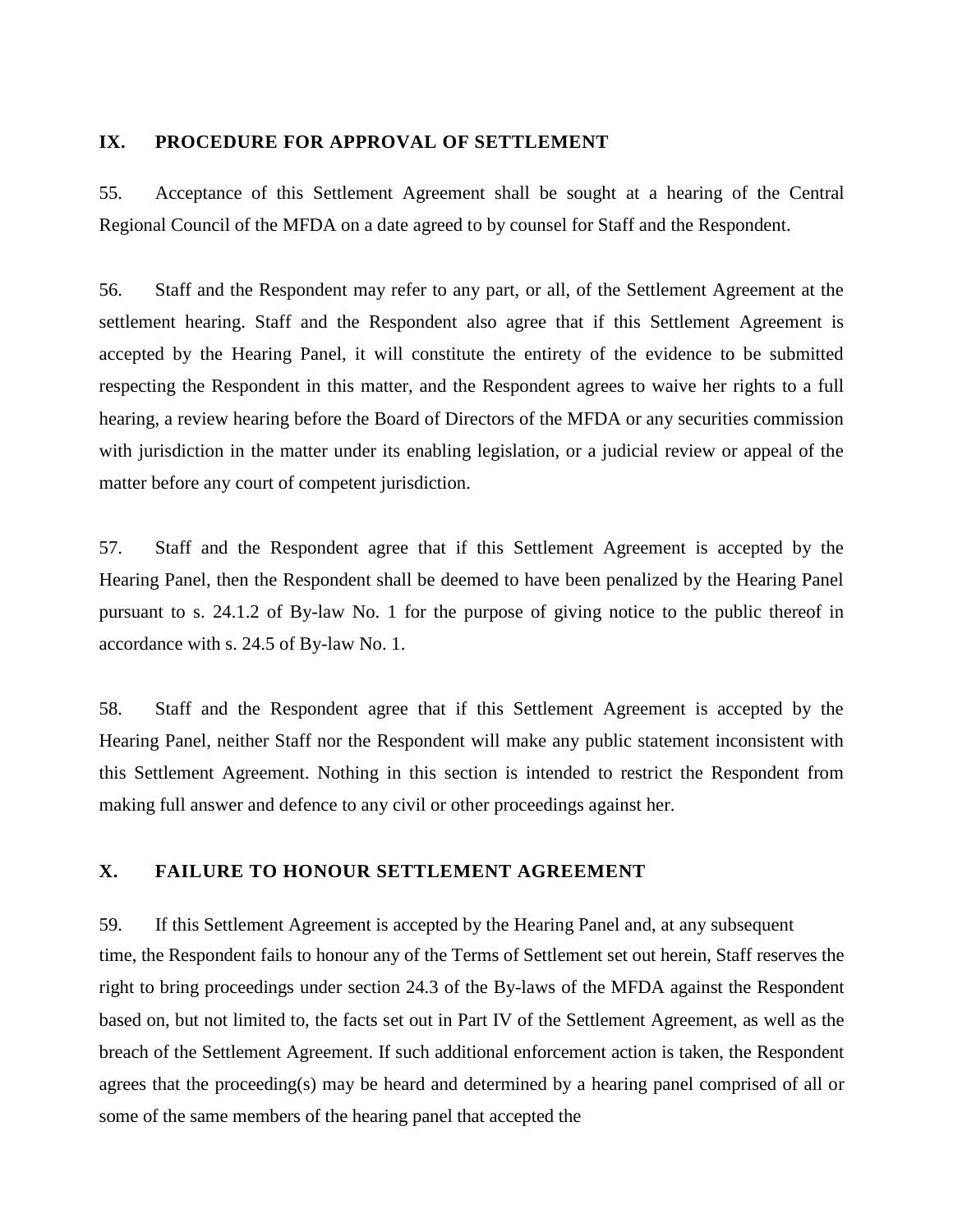Settlement Agreement, if available.

## **XI. NON-ACCEPTANCE OF SETTLEMENT AGREEMENT**

60. If, for any reason whatsoever, this Settlement Agreement is not accepted by the Hearing Panel or an Order in the form attached as Schedule "A" is not made by the Hearing Panel, each of Staff and the Respondent will be entitled to any available proceedings, remedies and challenges, including proceeding to a disciplinary hearing pursuant to sections 20 and 24 of Bylaw No. 1, unaffected by this Settlement Agreement or the settlement negotiations.

61. Whether or not this Settlement Agreement is accepted by the Hearing Panel, the Respondent agrees that she will not, in any proceeding, refer to or rely upon this Settlement Agreement or the negotiation or process of approval of this Settlement Agreement as the basis for any allegation against the MFDA of lack of jurisdiction, bias, appearance of bias, unfairness, or any other remedy or challenge that may otherwise be available.

### **XII. DISCLOSURE OF AGREEMENT**

62. The terms of this Settlement Agreement will be treated as confidential by the parties hereto until accepted by the Hearing Panel, and forever if, for any reason whatsoever, this Settlement Agreement is not accepted by the Hearing Panel, except with the written consent of both the Respondent and Staff or as may be required by law.

63. Any obligations of confidentiality shall terminate upon acceptance of this Settlement Agreement by the Hearing Panel.

# **XIII. EXECUTION OF SETTLEMENT AGREEMENT**

64. This Settlement Agreement may be signed in one or more counterparts which together shall constitute a binding agreement

65. A facsimile copy of any signature shall be effective as an original signature.